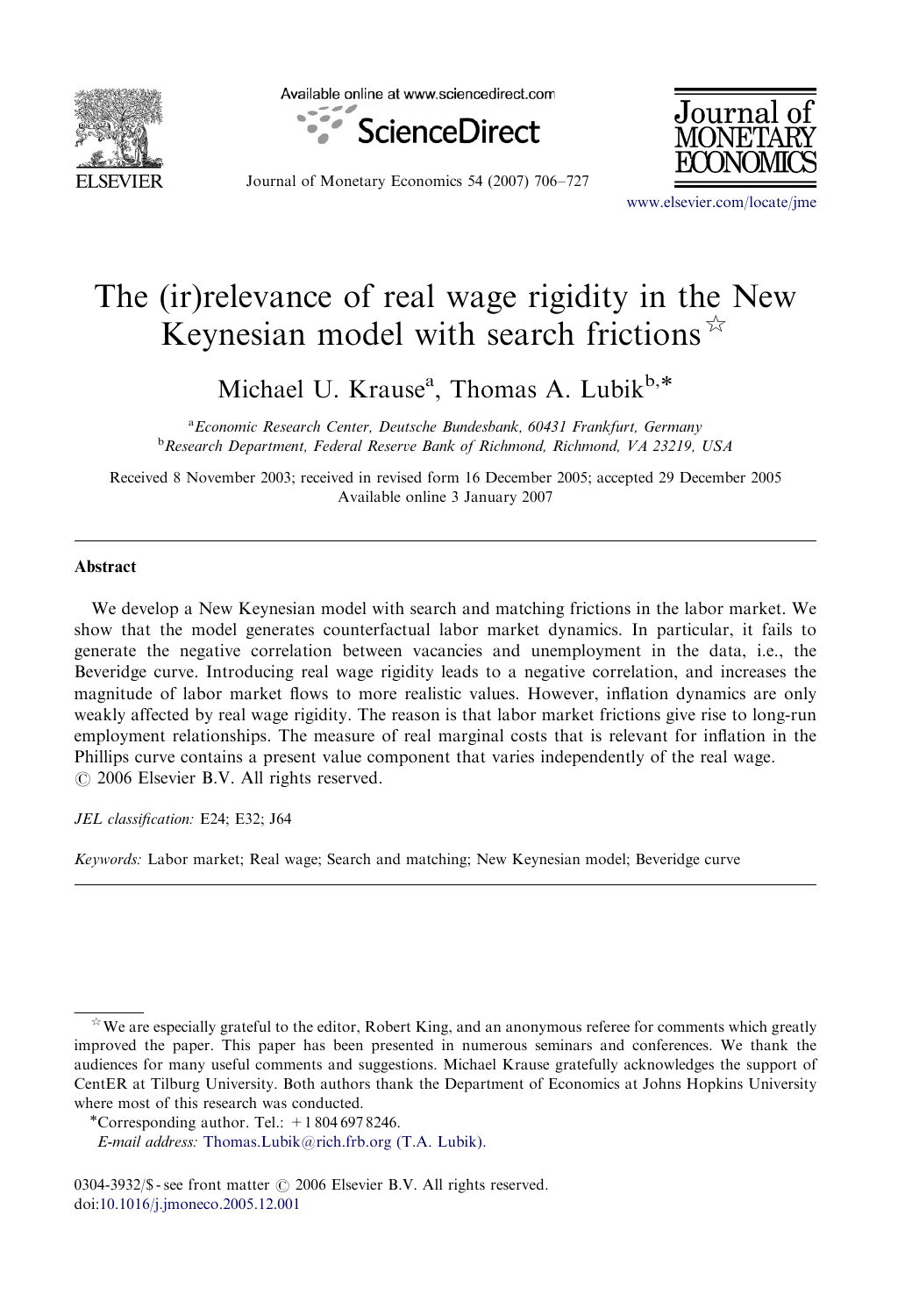## 1. Introduction

It is widely recognized that the New Keynesian business cycle model cannot explain the dynamics of inflation and persistent effects of monetary shocks unless a sufficient degree of real marginal cost rigidity is present.<sup>1</sup> A potential source are rigid real wages. When firms set prices as a markup over marginal costs, the cyclicality of the real wage affects the dynamics of inflation. However, the standard New Keynesian model features a neoclassical labor market, which implies that the real wage is in fact strongly procyclical unless an implausibly high degree of individual labor supply elasticity is imposed. This suggests an important role of labor market imperfections in explaining the behavior of inflation. Of these, search and matching frictions along the lines of [Mortensen and Pissarides \(1994\)](#page--1-0) figure prominently in current research.<sup>2</sup> This type of friction makes the search of workers and firms for a suitable match time consuming, which can serve as an internal propagation mechanism for business cycle shocks.

In this paper, we develop a New Keynesian model with sticky prices and employment adjustment in a frictional labor market with endogenous job destruction. We find that search and matching frictions per se do not improve the ability of the model to explain persistent effects of monetary shocks. Neither does the addition of a monetary side help explain labor market dynamics, such as the high volatility and the negative correlation of vacancies and unemployment. [Fig. 1](#page--1-0) shows the behavior of these variables in the U.S. over the period from  $1951$  to  $2003<sup>3</sup>$ . The inverse relationship between vacancies and unemployment is referred to as the Beveridge curve. Moreover, both variables are several times more volatile than GDP (see [Table 2\)](#page--1-0). So is labor market tightness, as measured by the vacancy-unemployment ratio. It is these patterns that the baseline model fails to replicate.

Introducing real wage rigidity improves the behavior of the labor market, as the volatility of vacancies and unemployment is amplified and the Beveridge curve can be replicated. This confirms for the sticky price model the point made by [Hall \(2005\)](#page--1-0) and [Shimer \(2005\)](#page--1-0) in the context of real labor market models. However, we also show that real wage rigidity does not reduce the cyclicality of real marginal costs, and therefore cannot generally help explain persistent effects of monetary shocks. Real wage rigidity barely affects the dynamics of inflation, neither qualitatively nor quantitatively.

The explanation for this seemingly counterintuitive finding lies in the effect of real wage rigidity on the volatility of the costs of hiring and creating jobs. In the standard search and matching model, wages are perfectly flexible as they are set according to the Nash bargaining solution. Worker and firm share the surplus from their match; wages thus depend monotonically on the ratio of vacancies to unemployment. An increase in labor market tightness reduces the incentives for firms to post new vacancies because one component of costs, wages, rises. This keeps the overall response of vacancies and

<sup>&</sup>lt;sup>1</sup>See, for example, [Jeanne \(1998\),](#page--1-0) Galí [and Gertler \(1999\)](#page--1-0) and [Chari et al. \(2000\)](#page--1-0). The persistent effects of monetary shocks are documented in, amongst others, [Rotemberg and Woodford \(1997\),](#page--1-0) [Estrella and Fuhrer](#page--1-0) [\(2002\),](#page--1-0) and [Christiano et al. \(2005\)](#page--1-0). <sup>2</sup>

<sup>&</sup>lt;sup>2</sup>For early examples of real models including labor market frictions, see [Merz \(1995\)](#page--1-0), [Andolfatto \(1996\),](#page--1-0) and [den Haan et al. \(2000\).](#page--1-0) An important aspect of the search and matching framework is that it gives rise to equilibrium unemployment, which is absent in the standard New Keynesian model.

 $3$ Unemployment and vacancy data are available from the website of the U.S. Bureau of Labor Statistics. Vacancies are constructed from the BLS index of help-wanted advertisements.